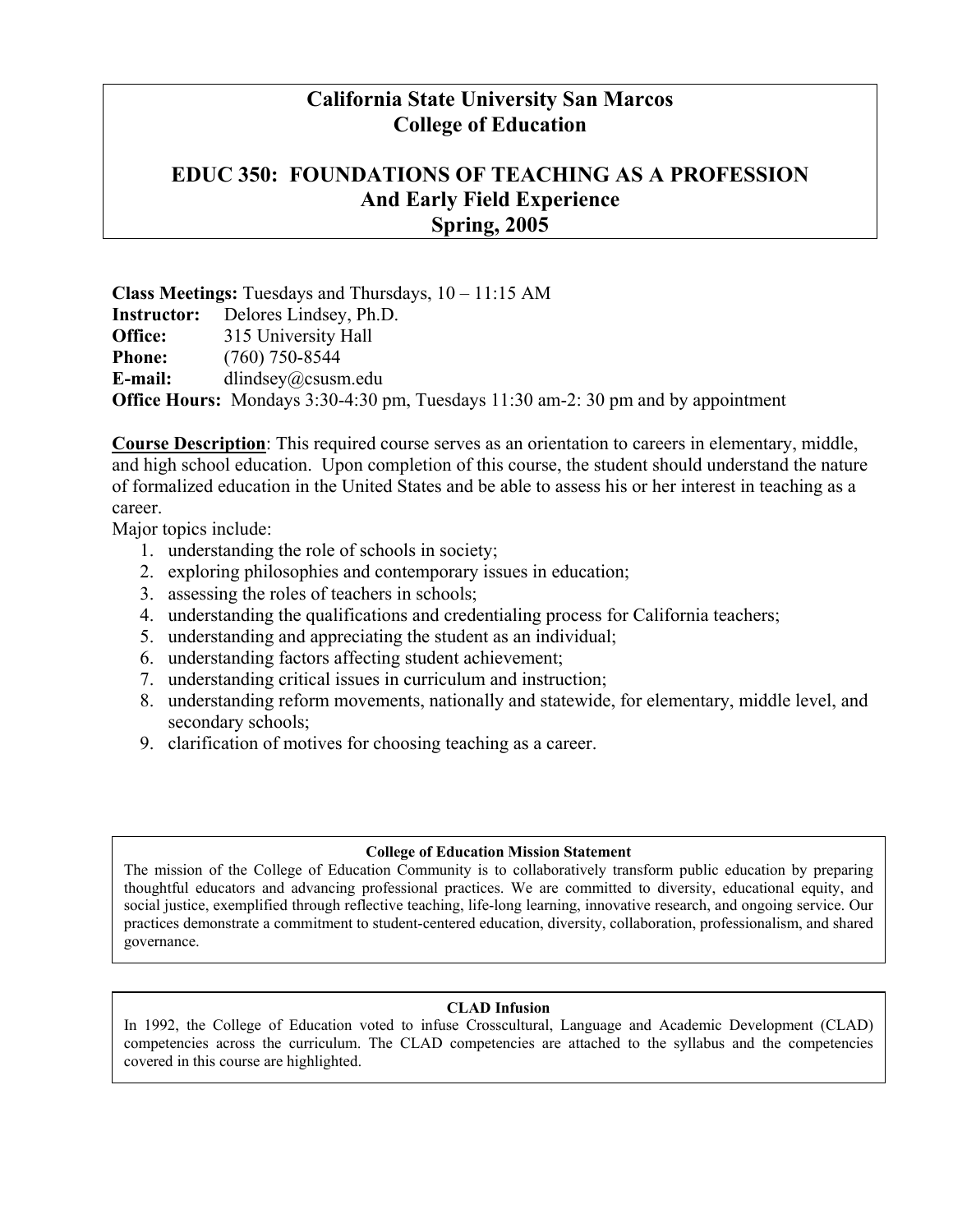#### **Special Education**

Consistent with the intent to offer a seamless teaching credential in the College of Education, this course will introduce the collaborative infusion of special education competencies that reflect inclusive educational practices.

**Students with Disabilities Requiring Reasonable Accommodations:** Students are approved for services through the Disabled Student Services Office (DSS). This off ice is located in Craven Hall 5202, and can be contacted by phone at 760-750-4905, or TTY 760-750-4909. Students authorized by DSS to receive reasonable accommodations should meet with their instructor during office hours or, in order to insure confidentiality, in a more private setting.

## **Texts:**

#### **Required:**

Armstrong, David: Henson, Kenneth and Savage, Tom (2001) Teaching *Today.* Merrill Prentice Hall.

Villa, Richard A. and Thousand, Jacqueline S. (1995) Creating *an Inclusive School.*  Alexandria, VA: Association for Supervision and Curriculum Development.

#### **Choose one of the following accounts of teaching:**

Gruwell, Erin, *The Freedom Writers Diary,* 1999

Codell, *Educating Esme*. Alongquin Publishing

Diver Stamens, A. (1995). *Lives in the Balance*. Albany, NY: SUNY Press.

Foster, M. (1997). *Black Teachers on Teaching.* New York: New Press.

Jennings, K. (Ed.). (1994). *One Teacher in 10.* Los Angeles: Alyson Books.

Michie, G. (1999). *Holler if You Hear Me.* New York: Teachers College Press.

Perlstein, L. (2003). *Not Much Just Chillin': The Hidden Lives of Middle Schoolers*. New York: Farrar, Straud & Giroux.

# **Course Requirements:**

## **Professionalism**

Professionalism and work ethic in this class will not only affect your course grade, but will indicate readiness for a credential program. It is expected that students will come to class prepared to discuss the required readings, submit required assignments, and to participate in class activities. Teacher education is a professional preparation program. Students will be expected to adhere to standards of dependability, academic honesty and integrity, confidentiality, and writing achievement. Because it is important for teachers to be able to effectively communicate their ideas to students, colleagues, parents, and administrators, writing that is **original**, clear and error-free is a priority in the College of Education. It is expected that work will be turned in on time. Late work will affect a student's grade in the course. Please discuss individual issues with the instructor.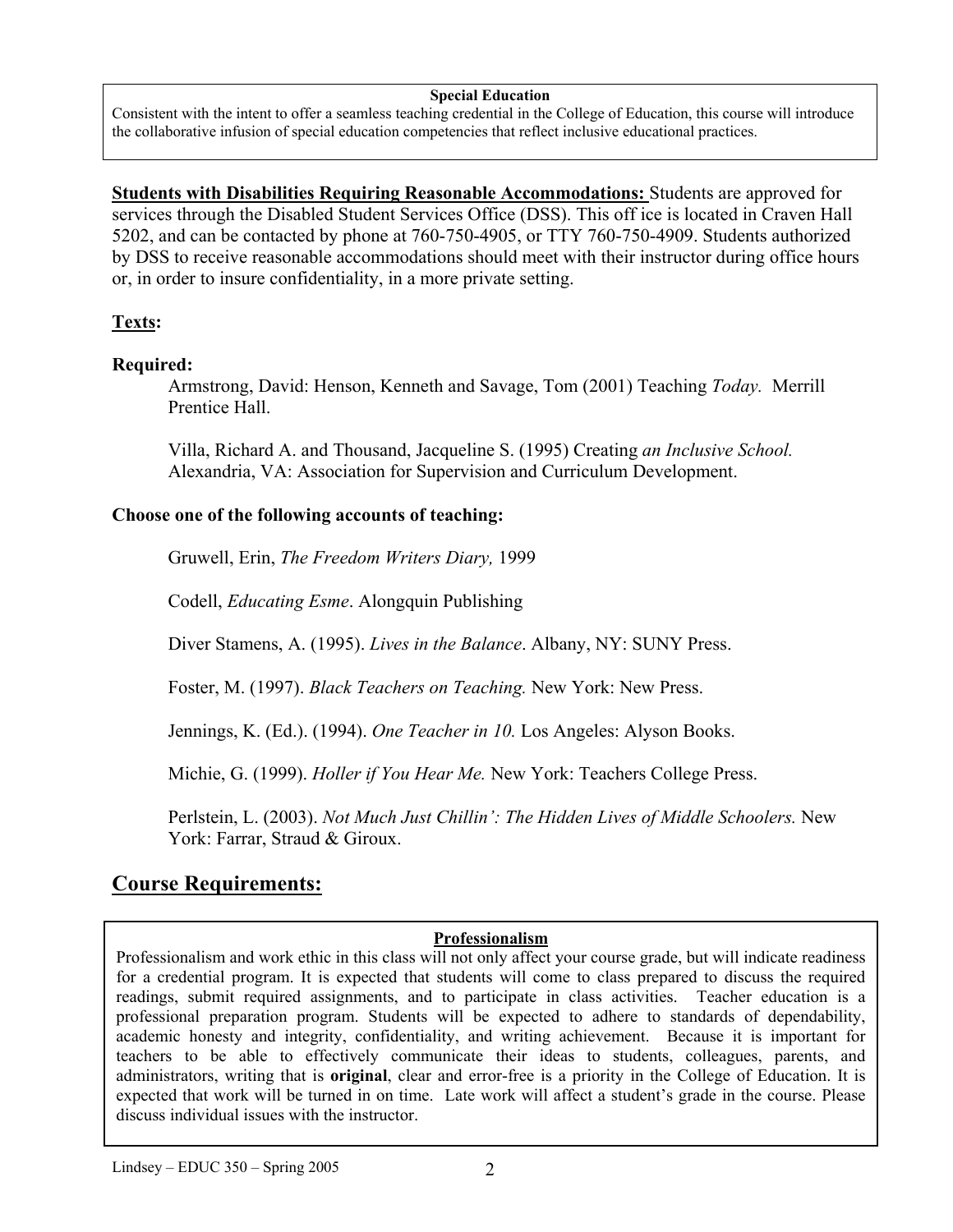#### **Attendance**

Absences and late arrivals/early departures will affect the final grade. **More than one absence will** This course is participatory in nature, therefore your attendance and participation are important. **jeopardize your grade in the following manner: the final grade will drop by one-third letter for every absence**. COE attendance policy states, "At a minimum, students must attend more than 80% of class time, or s/he may not receive a passing grade for the course at the discretion of the instructor. Individual instructors may adopt more stringent attendance requirements." Should you have extenuating circumstances, please contact me as soon as possible. Also, **late assignments** will receive a 10% reduction in points for every day late. After one week, late assignments will receive no credit.

## **Field Experience**

In addition to in-class work, assigned readings, and projects, students will participate in forty-five (45) hours of supervised fieldwork assignments in a variety of public school classroom settings. A recommendation (usually from the classroom teacher where most of the fieldwork is done), as well as a Field Experience Form with documented hours and teacher verification are requirements for admission to the CSUSM Teacher Credential programs.

# **Use of Technology**

Students are expected to demonstrate competency in the use of various forms of technology (i.e. Word processing, electronic mail, use of the Internet, and/or multimedia presentations). Specific requirements for course assignments with regard to technology are at the discretion of the instructor.

## **Creating the Inclusive Classroom**

Students will demonstrate knowledge of laws and dispositions relating to special education through a variety of activities such as the viewing and analysis of the video F.A.T. City, reading and the analysis of "School Law & Diversity," and/or "Creating an Inclusive School".

# **Teaching Performance Expectation (TPE) for EDUC 350**

A primary goal of EDUC 350 is to begin the process of developing teacher candidates to become professional educators. The following TPE is expected to be met during this course: TPE 12: *Professional, Legal and Ethical Obligations:* 

*Candidates are aware of their own personal values and biases and recognize ways in which these values and biases affect the teaching and learning of students. They resist racism and acts of intolerance. Candidates appropriately manage their professional time spent in teaching responsibilities to ensure that academic goals are met.* 

*Candidates for a Teaching Credential understand and honor legal and professional obligations t protect the privacy, health, and safety of students, families, and other school professionals. They are aware of and act in accordance with ethical considerations and they model ethical behaviors for students. Candidates understand and honor all laws relating to professional misconduct and moral fitness.*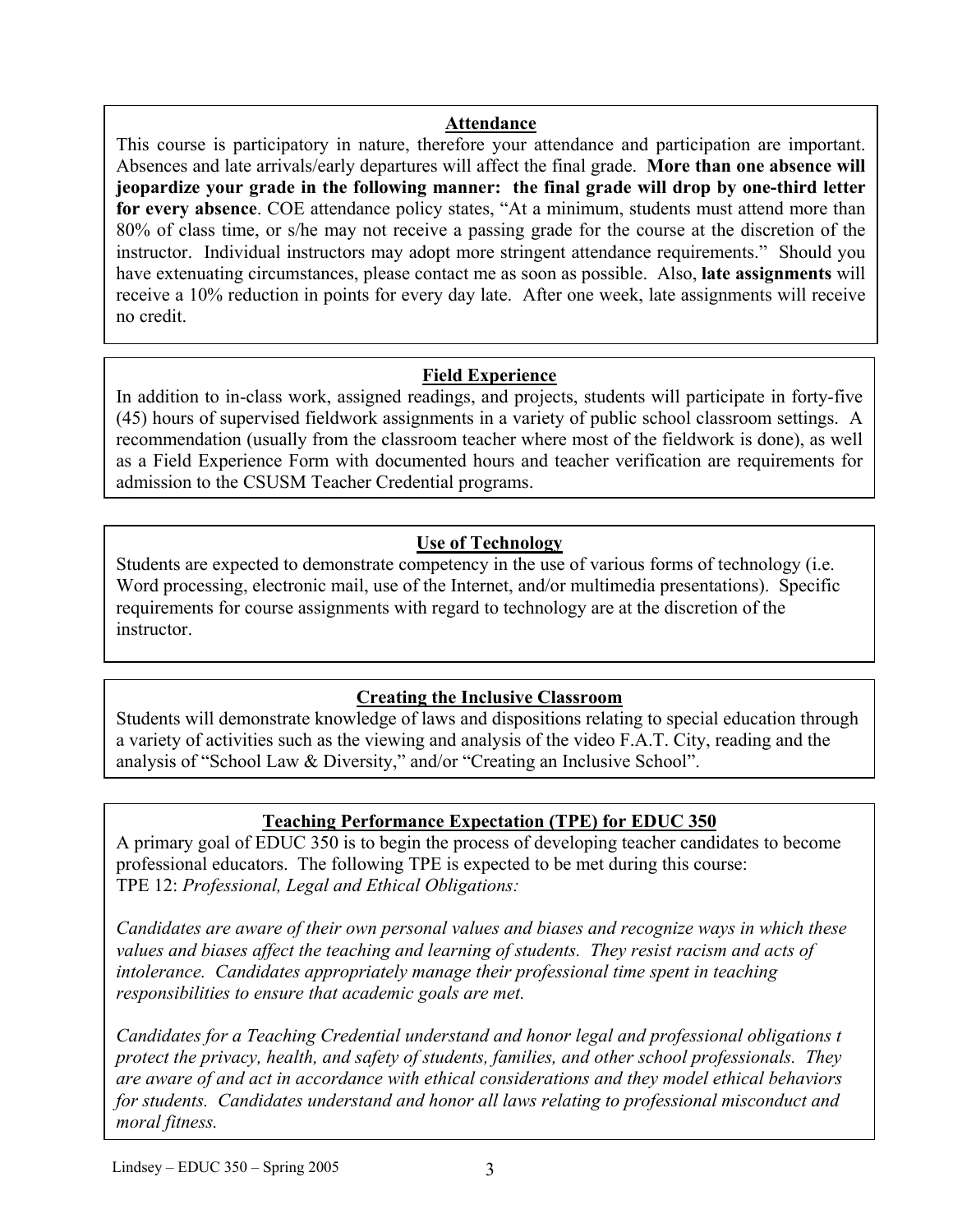## **ASSIGNMENTS:**

# D*Participation*

This class is designed for hands-on, active learning that requires some "stepping out" in order to better understand the role of teacher and learner. Some of these activities include partner and small group teaching presentations, group discussions, and different kinds of reflective writing. The primary purpose of these assignments is personal reflection and growth, as well as serving as fuel for our discussions. Come prepared to discuss assigned readings/topics and to be a cooperative participant in class.

## **Key skills/knowledge to be evaluated:**

- Can you interact productively with your peers, taking on a variety of roles (leader, follower, etc.)?
- Do you contribute appropriately during group work to do your "share"?
- Are you able to accept others' opinions?
- Are you supportive of others' ideas?
- Did you support your peers during their presentations?
- Can you monitor and adjust your participation to allow for your ideas as well as others' to be heard?

# D*Reading Response Log* **(10 points)**

The reading log provides an opportunity to reflect on learning about teaching through the assigned readings. In the log you will be asked to both summarize and reflect on what you have read. You will also share your writing with another student at the beginning of each class session.

## **Key skills/knowledge to be evaluated:**

- At what level have you comprehended the reading?
- Is your work reflective of the issues and your thinking?
- What connections and relationships have you been able to make with the reading and prior class discussions, fieldwork, and class activities?
- To what degree have you explored various options for responding to text or fine-tuned a couple of particular approaches?

# D*Field Experience Form (log) and Observation Reports* **(15 points)**

This assignment is designed to help you to better understand the complexity of today's classrooms, students and the various ways teachers address the needs of their classes – and to engage in a variety of classroom settings in order to determine if, and at what level, you might want to teach.

Students will maintain a log of hours spent observing/participating in classrooms. This log should reflect a minimum of 45 hours spent in various classrooms at different grade levels and on different sites. In addition, students will maintain a journal documenting their field observations, connections to concepts studied in EDUC 350, analyses, and questions. A minimum of 15 field observation reports is required. The format to be used will be explained in class.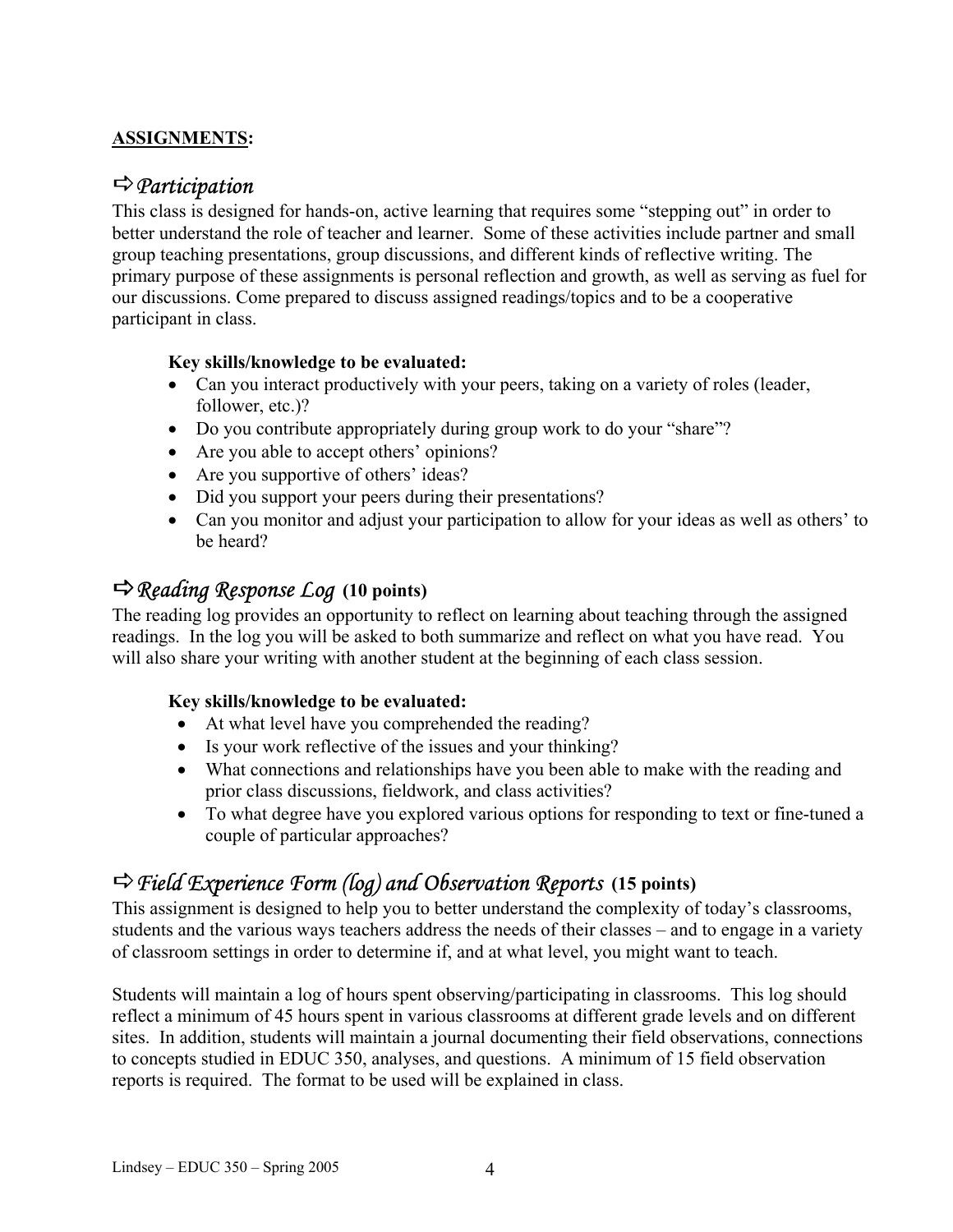## **Key skills/knowledge to be evaluated:**

- Can you articulate your assumptions/expectations about a given setting and then identify how your observation affects those assumptions/expectations?
- Can you observe pertinent details and see both the "big picture" of the classroom as well as focus in on specific methods, interactions, etc.?
- Can you monitor and take responsibility for your placement to include meeting the requirements of varied settings and minimum hours?
- Can you relate your classwork and reading to your observations and provide insightful analysis about that relationship?

# D*Interview Assignment* **(10 points)**

Select one of the following individuals to interview:

- $\checkmark$  *K-12 Public School Teacher*: One way to better understand what it is like to be a teacher is
	- to talk to a real one! Interview one with at least 3 years of experience or one who has retired in the last year.
- 9 *Senior Citizen*: Find someone 60 years of age or older and compare/contrast schooling in the past and at present!
- 9 *Public School District Personnel Officer*: Go straight to the top and find out what the key local issues are as well as what districts are looking for when they hire new teachers!

Ideas for questions will be provided and you are encouraged to design your own questions. You will share your findings in class and turn in a 2 to 3 page written summary of the interview results that will analyze the responses and provide personal reflections based on readings and class discussions.

## **Key skills/knowledge to be evaluated:**

- Were you able to arrange, organize, and conduct an interview that yielded useful and interesting information?
- If you were not sure of answers, did you ask your interviewee for clarification so you understood? Did you use follow up questions to probe for deeper responses?
- Were the questions you created thought provoking?
- Were your analyses and reflections based on information you have learned in EDUC 350 and prior knowledge?

# D*Choice Book Report/Presentation* **(15 points)**

Prepare a summary review of the book and give a group oral presentation. Individual papers should be no more than 3pages. The oral group presentation lists the names and individual responsibilities of each group member. The oral presentation should be 10-12 minutes.

Relate the book review and presentation to the theme, "teachers and their personal stories".

- $\checkmark$  How did the teacher(s) in your book tell their personal stories?
- $\checkmark$  How did the teacher(s) learn bout the students and their needs?
- $\checkmark$  What did the teacher do to address the students' needs?
- $\checkmark$  How does the experience of the teacher relate to the readings and discussions from your coursework this semester?

You must make explicit connections to coursework, and you must relate the book to your own thinking about teaching. All students selecting the same book will work together to prepare a group presentation to share your knowledge and insights with other students.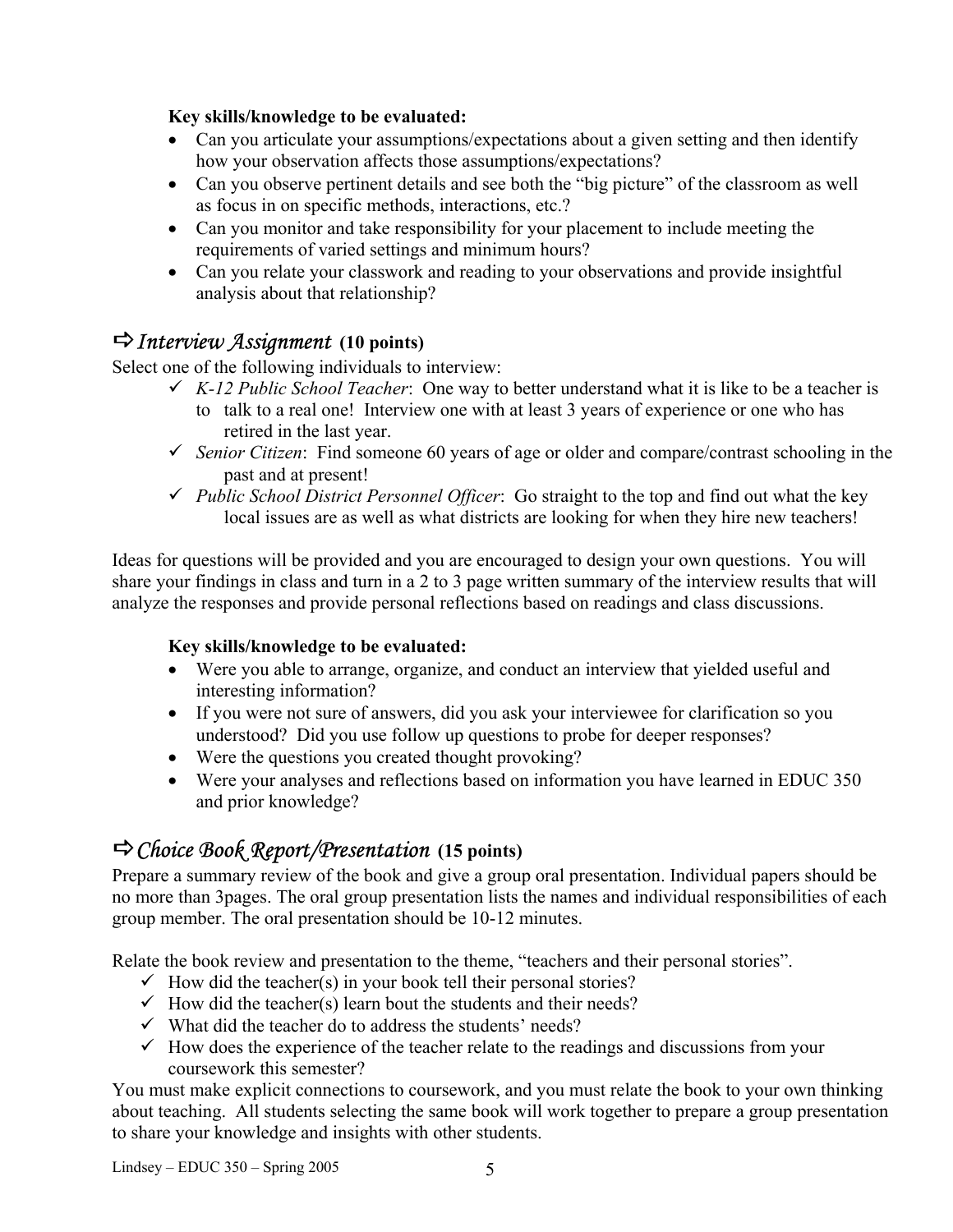## **Key skills/knowledge to be evaluated:**

- Were you able to create a book report/presentation that addressed the theme/questions listed above in a thoughtful and analytical manner?
- Were you able to work well with your peers in developing a group presentation?
- Was the group presentation engaging for the audience?

# D*Contemporary Issues Research* **(15 points)**

Choose a major contemporary issue in education that interests you (from topics provided). Research the issue thoroughly and determine the key ideas and insights, i.e., *what is your opinion/perspective on this issue?* Partner with two or three other students, research the topic, and prepare a 10-12 minute oral presentation for the class. Provide a one-page summary and a reference page for your classmates. Cite a minimum of three references, using correct bibliography format.

## **Key skills/knowledge to be evaluated:**

- Do you understand a major issue affecting education and can you speak intelligently to your peers so they understand the issue?
- Did you read from enough sources to gather relevant information?
- Are you able to synthesize information to present a concise yet thorough report?
- Are you able to organize resources (materials, people, etc.) in support of a goal (in this case, your presentation)?
- Did you present your information confidently, creatively, and in an organized manner?
- Are you able to apply what you've learned about effective teaching to engage your audience during your presentation?
- Are you able to develop an appropriate summary and bibliography?

# D*Personal Philosophy of Teaching, Learning and Schooling* **(20 points)**

To summarize your learning in this course, help you to clearly articulate your emerging beliefs about teaching, learning, and schooling, and prepare for future interviews, you will be asked to submit a paper (approx. 4 pages, typed, double-spaced) in which you imagine what you would say to the hiring committee of a school district if asked to describe your own distinct set of beliefs about teaching, learning and schooling. In preparing this assignment you will develop the paper over the course of the semester and will experience the process of drafting, giving and receiving reader response, and revision, as stages of the writing process (experiencing firsthand what you should do as a teacher with your students). More information about the paper will be given in class.

## **Key skills/knowledge to be evaluated:**

- Did you draw on all your resources/experiences to write your philosophy and not just the book?
- Are you clear about your own beliefs?
- Can you articulate your ideas fluently and coherently with correctness?
- Is it clear you have had enough exposure to schools to write your current philosophy?
- Did you address the areas of teaching, learning, and schooling?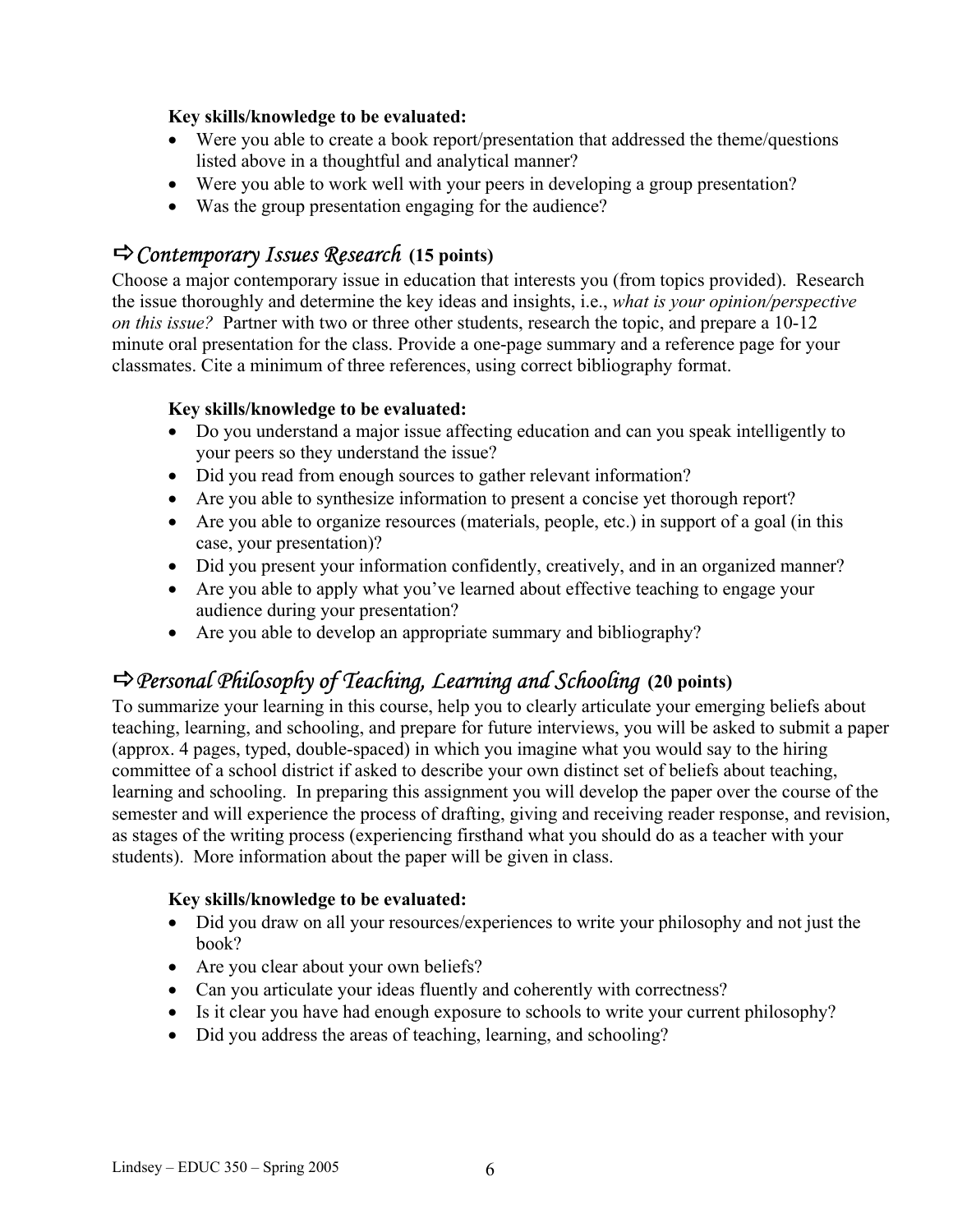# D*Law and Diversity Assignment (***10 points***)*

You will apply your understanding of the legal context of inclusive education and laws that influence teaching responsibilities.

## **Study the following chapters and web sites:**

Thousand, J.S. Laws related to special education that affects teachers.

- Villa, R. A. & Thousand, J. S. (l995). Creating an inclusive school. Alexandria, VA: Association for Supervision and Curriculum Development. Read all of Chapter 2.
- U.S. Disability Law. Internet address : www.law.cornell.edu/topics/disability.html Includes information about laws affecting people with disabilities.

OSERS IDEA Home Page. Internet address :

www.ed.gov/offices/OSERS/IDEA

Explanation of federal legislation known as IDEA, which ensures a free appropriate education in the least restrictive environment for children with disabilities. The latest l997 federal reauthorization of the law is explained in detail.

# *Reflection and Applications:*

Apply your understanding of the legal context of inclusive education and laws that influence your teaching responsibilities by:

- 1. Writing a 3-4 page paper, Within the paper, identify five laws or court decisions that influence you as a professional educator. At least one of these five must relate to special education law. Give a rationale for each selection. Why is it important to you? How might they affect your teaching?
- 2. Being prepared to share selections and rationale for selection of the laws and decisions during class.

*NOTE: Keep digital copies of all assignments for your Credential Program Electronic Portfolio.*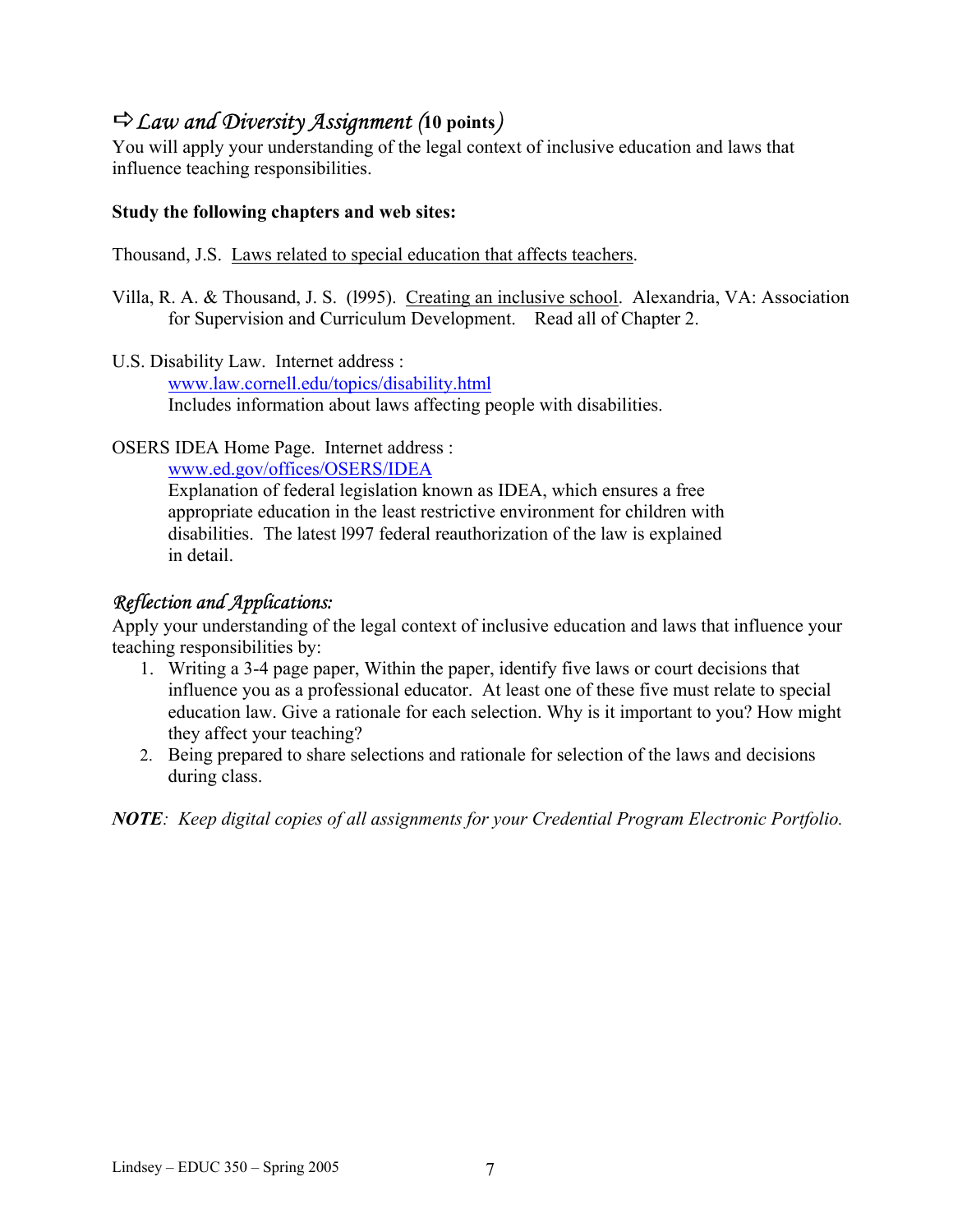## **Assignment Values**:

Additional instructions regarding course assignments will be handed out in class.

| <b>Assignment</b>                             | <b>Possible points</b>       | Due date                                                           |
|-----------------------------------------------|------------------------------|--------------------------------------------------------------------|
| Participation / Field Experience Observations | 15 points                    | #1-5 March 1, 2005<br>#6-10 April 5, 2005<br>#11-15 April 26, 2005 |
| Law and Diversity paper                       | 10 points                    | Feb. 10, 2005                                                      |
| <b>Teacher Interview</b>                      | 10 points                    | March 8, 2005                                                      |
| Reading Response Log                          | 15 points                    | April 12, 2005                                                     |
| Choice Book Report/Presentation               | 15 points                    | See Syllabus                                                       |
| <b>Contemporary Issues Report</b>             | 15 points                    | See syllabus                                                       |
| Personal Philosophy of Teaching               | 20 points                    | April 19, 2005                                                     |
|                                               | 100 total possible<br>points |                                                                    |

# **Grading:**

The total number of points earned out of a possible 100 points will determine grades.

| $C+=77-79$     |
|----------------|
| $C = 73-76$    |
| $C = 70-72$    |
| $D = 60-69$    |
| $F =$ below 60 |
|                |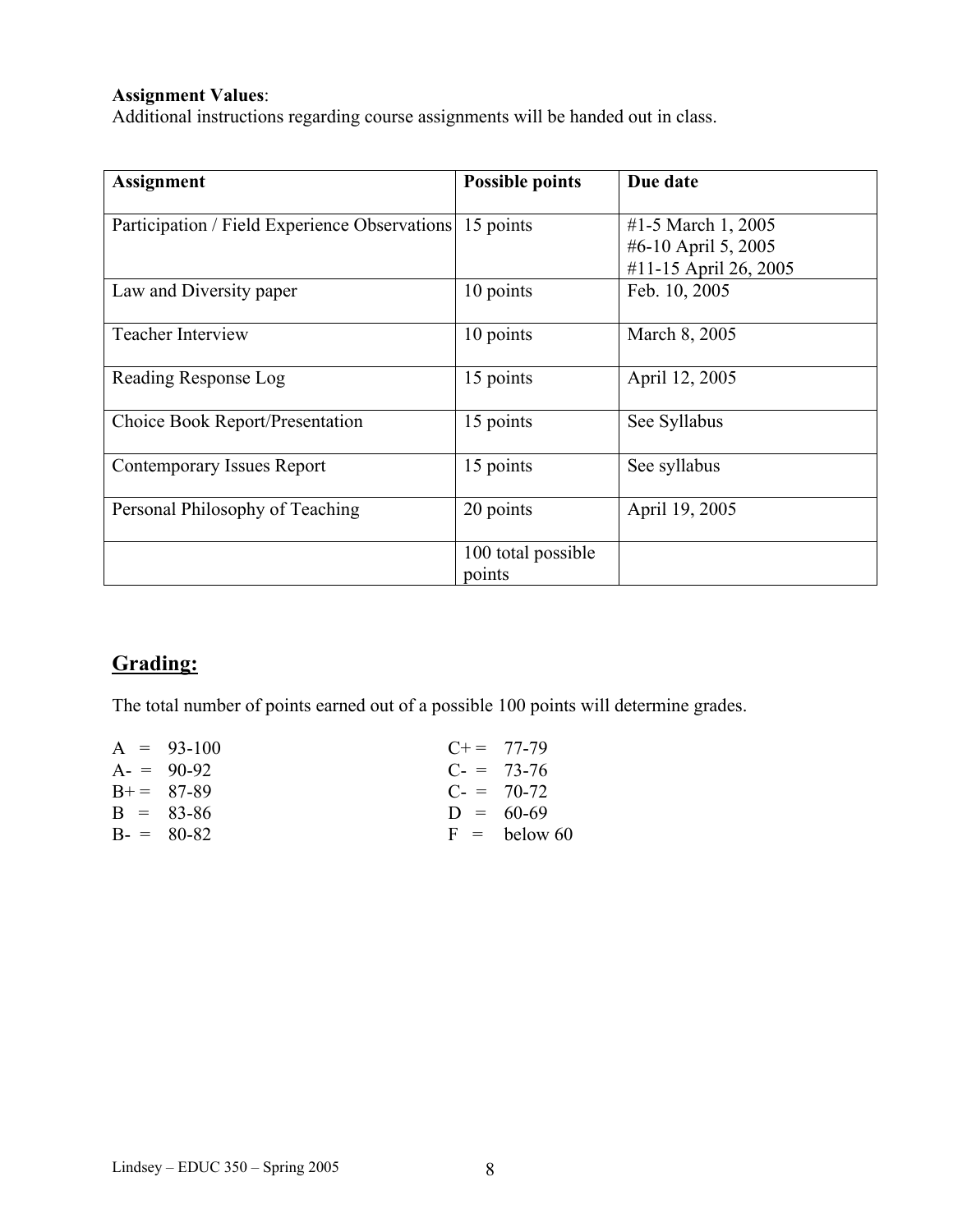# **Holistic View**

# **Grading Rubric: EDUC 350**

Following are the characteristics of an "A" student.

#### *An "A" student is one who:*

- $\triangleright$  completes all assignments on time and demonstrates the ability to summarize, analyze, and/or reflect at high levels.
- $\triangleright$  varies sources of information for assignments, demonstrating high degree of effort in pursuing varied perspectives around important educational issues.
- $\triangleright$  completes all the reading assignments and develops thoughtful and thorough responses.
- $\triangleright$  produces papers that reveal a commitment to self-discovery and learning.
- $\triangleright$  produces papers at a professional level in terms of both writing and content.
- $\triangleright$  develops a high quality presentation, demonstrating significant learning around a contemporary issue.
- $\triangleright$  presents confidently and intelligently, demonstrating effective teaching skills.
- $\triangleright$  completes assignments in/out of class with a focus on learning and exploration, pushing him/herself to better understand the profession through quality work.
- $\triangleright$  attends every (or almost every) class meeting and is fully engaged during class.
- $\triangleright$  pushes him/herself to new understandings by participating in discussions, sharing his/her opinions, and valuing others' perspectives.
- $\triangleright$  contributes to the positive environment of the class by respecting all members.
- $\triangleright$  completes a final that reveals significant understanding of the complexities of the education profession and demonstrates learning around the goals of the course.
- $\triangleright$  completes all field experience work (45 hours, 3 different settings, & 15 journals) with high quality analysis and reflection, and a willingness to "stretch" beyond what s/he already knows.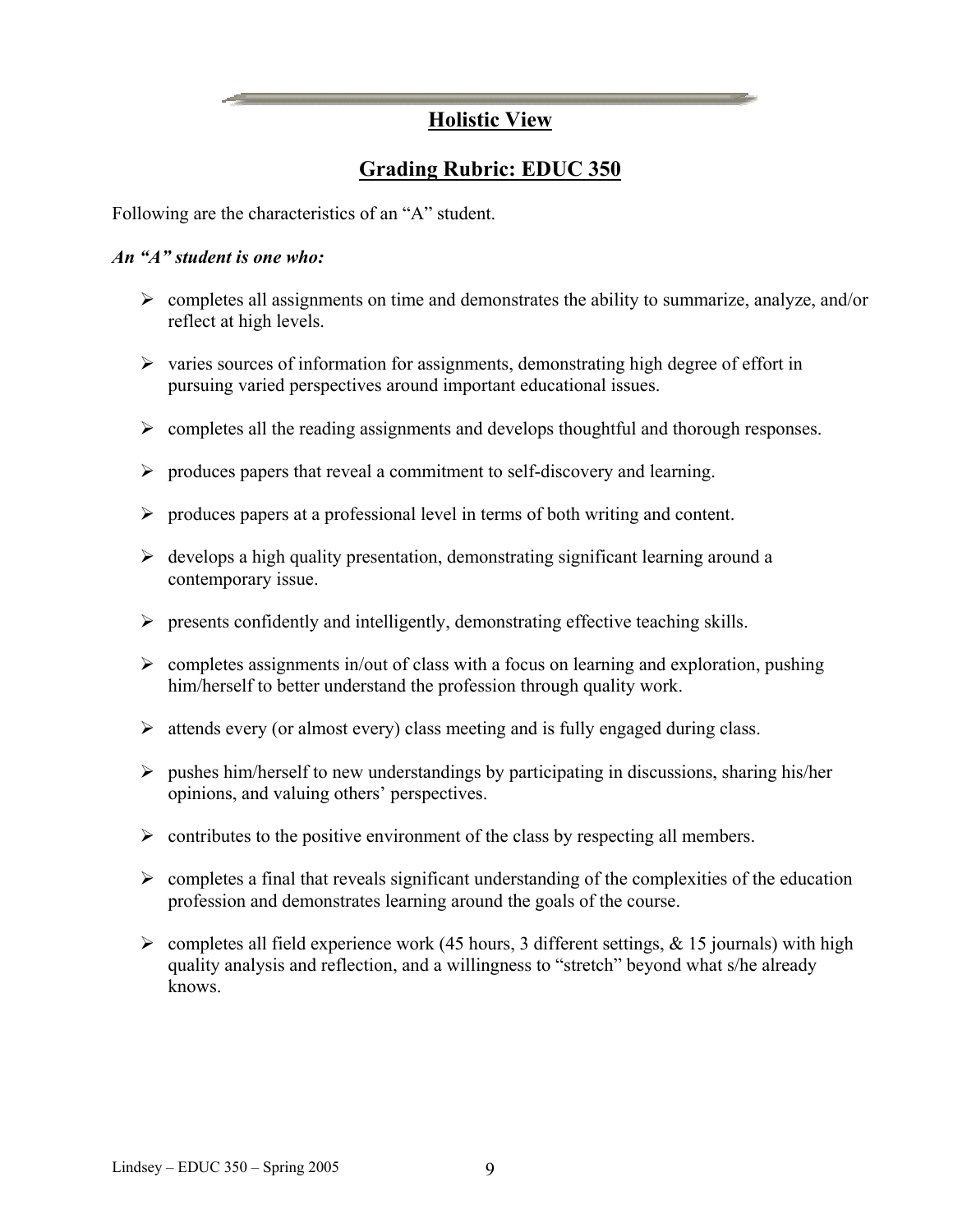# **Anticipated Schedule**

| <b>Sessions</b>             | <b>Topic</b>                                                                                                                      | <b>Readings Due</b>                      | <b>Assignment Due</b>                                                                                                     |
|-----------------------------|-----------------------------------------------------------------------------------------------------------------------------------|------------------------------------------|---------------------------------------------------------------------------------------------------------------------------|
| Session 1<br>1/18/05        | Introductions<br><b>Course Overview</b>                                                                                           |                                          |                                                                                                                           |
| Session 2 1/20              | Becoming a<br>Professional Educator<br>Learning agreements.<br>Field Experience details.<br>Panel, Choice Book<br>decisions       |                                          | Bring syllabus and fieldwork docs                                                                                         |
| Session 3<br>1/25           | Schooling in the $21st$<br>Century<br>Teaching in an Age of<br>ChangeWhy Teach?<br>Becoming a teacher                             | TT, Chapters 1, 2 and 3                  | <b>Review course schedule</b><br>Decide on groups (CI and Books)<br>Field Experience: purpose, process,<br>and procedures |
| Session 4<br>1/27           | Library and web<br>research<br>Read and research:<br>Laws Related to Spec<br>Ed,<br>English Language<br>Learners<br>and Diversity | Read<br>Thousand, "Essay"                |                                                                                                                           |
| Sessions 5&6<br>$2/1 - 2/3$ | Who are our students?<br>Understanding the<br>rationale for inclusive<br>education                                                | CIS Chapters 1, 2, 3<br>CIS, pp. 162-167 | <b>Entries in Reading log</b><br>Panel #1, Contemporary Issues,<br>due, 2/3                                               |
| Session 7&8<br>$2/8 - 2/10$ | Inclusion: Why and<br>How<br>FAT City video                                                                                       | CIS Chapters 4, 5, 6                     | Panel #2, CI, due 2/8<br>Law and Diversity paper due 2/10                                                                 |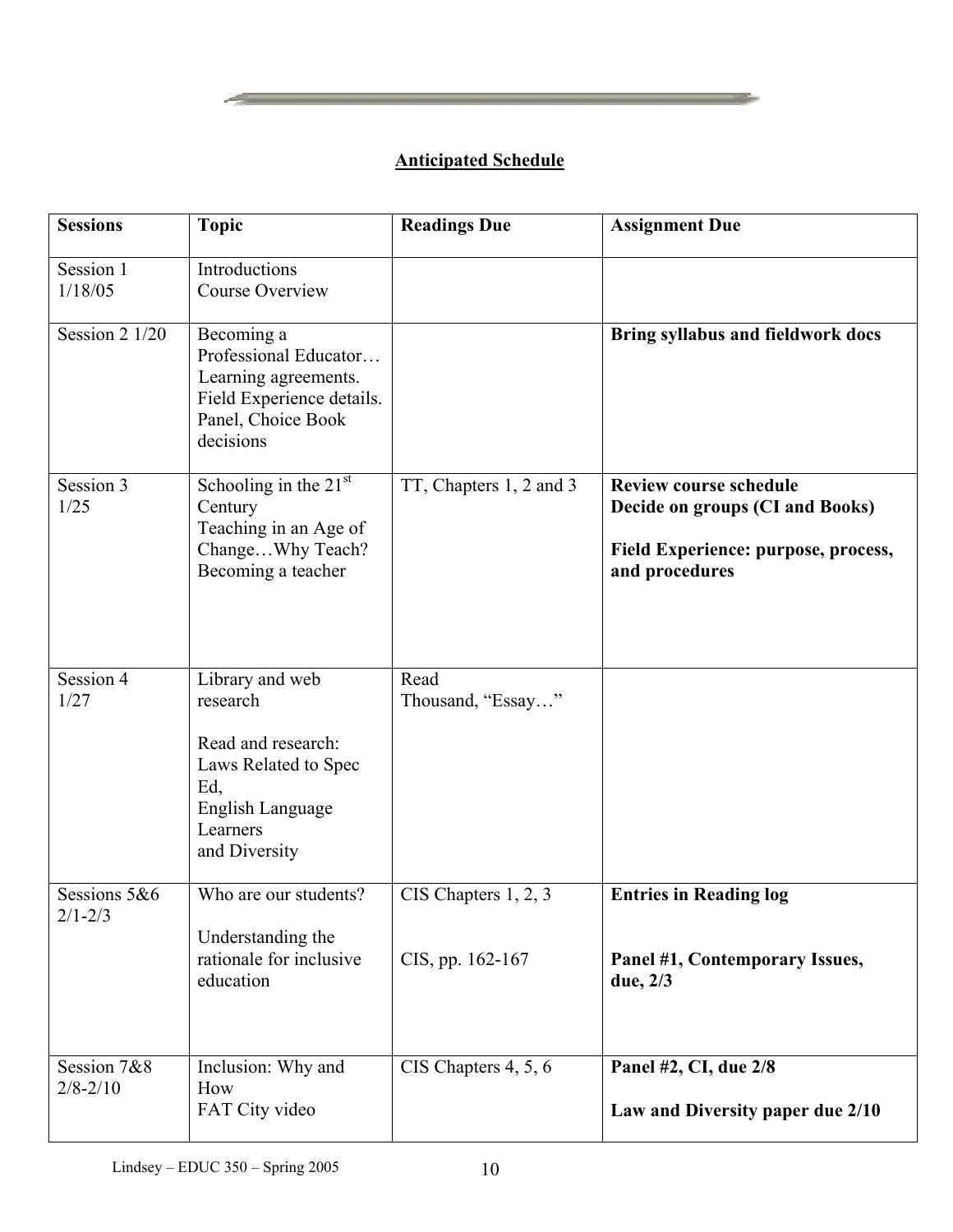| Sessions 9&10<br>$2/15 - 2/17$<br>Sessions 11&12<br>$2/22 - 2/24$ | Multiculturalism<br>Brown vs Board<br>Understanding<br><b>Education Law</b><br>Shapers of Today's<br><b>Educational World:</b><br><b>Structures for Schooling</b><br>Guest Speaker (2/24) | TT, Chapter 5<br>TT, Chapter 11, and 12 | <b>Book Choice Reports Group 1</b><br>due, 2/15<br>Panel #3, CI due, 2/17<br><b>Book Choice Report, Group 2,</b><br>due, 2/22<br>Panel #4, CI due, 2/24 |
|-------------------------------------------------------------------|-------------------------------------------------------------------------------------------------------------------------------------------------------------------------------------------|-----------------------------------------|---------------------------------------------------------------------------------------------------------------------------------------------------------|
| Sessions 13&14<br>$3/1 - 3/3$                                     | Shapers of Today's<br><b>Educational World</b><br>(cont.)                                                                                                                                 | TT Chapters 7, 8,                       | <b>Field Experience Journals, 1-5</b><br>due $3/1$                                                                                                      |
| Sessions 15&16<br>$3/8 - 3/10$                                    | The Curriculum<br><b>Effective Instruction</b>                                                                                                                                            | TT Chapters 13 and 14                   | Panel #5, CI, due 3/8<br><b>Teacher Interview due, 3/8</b><br><b>Book Choice Reports Groups 3, 4</b><br>due 3/10                                        |
| Sessions 17&18<br>$3/15 - 3/17$                                   | <b>Classroom Management</b><br>Assessing Learning                                                                                                                                         | TT Chapters 9 and 10                    | Panel #6, CI, due 3/15<br><b>Personal Philosophy of Teaching</b><br>electronic Draft due (through email)<br>due, 3/17                                   |
| Sessions 19&20<br>$3/22 - 3/24$                                   | The Middle Level<br>experience                                                                                                                                                            | Assigned articles                       | Panel #7, CI, due 3/22<br>Panel #8, CI, due 3/22<br><b>Book Choice Reports Group 5,</b><br>due, 3/24                                                    |
| Sessions $21&22$<br>$3/29 - 3/31$                                 | <b>Spring Break</b><br>No Class Meetings                                                                                                                                                  |                                         |                                                                                                                                                         |
| Sessions 23&24<br>$4/5 - 4/7$                                     | The Influence of No<br>Child Left Behind and<br><b>Standards</b><br>Presentation:<br><b>Culturally Proficient</b><br>Instruction                                                          | Assigned websites<br>and articles       | <b>Field Experience Journals, 6-10</b><br>due $4/5$<br><b>Book Choice Report, Group 7</b><br>due, 4/7                                                   |
| Sessions 25&26<br>$4/12 - 4/14$                                   | What will it take?<br>Preparing for the<br>Profession                                                                                                                                     | Assigned articles                       | <b>Reading Response Log (final log)</b><br>due 4/12<br><b>Book Choice Report Group 6,</b><br>due 4/14                                                   |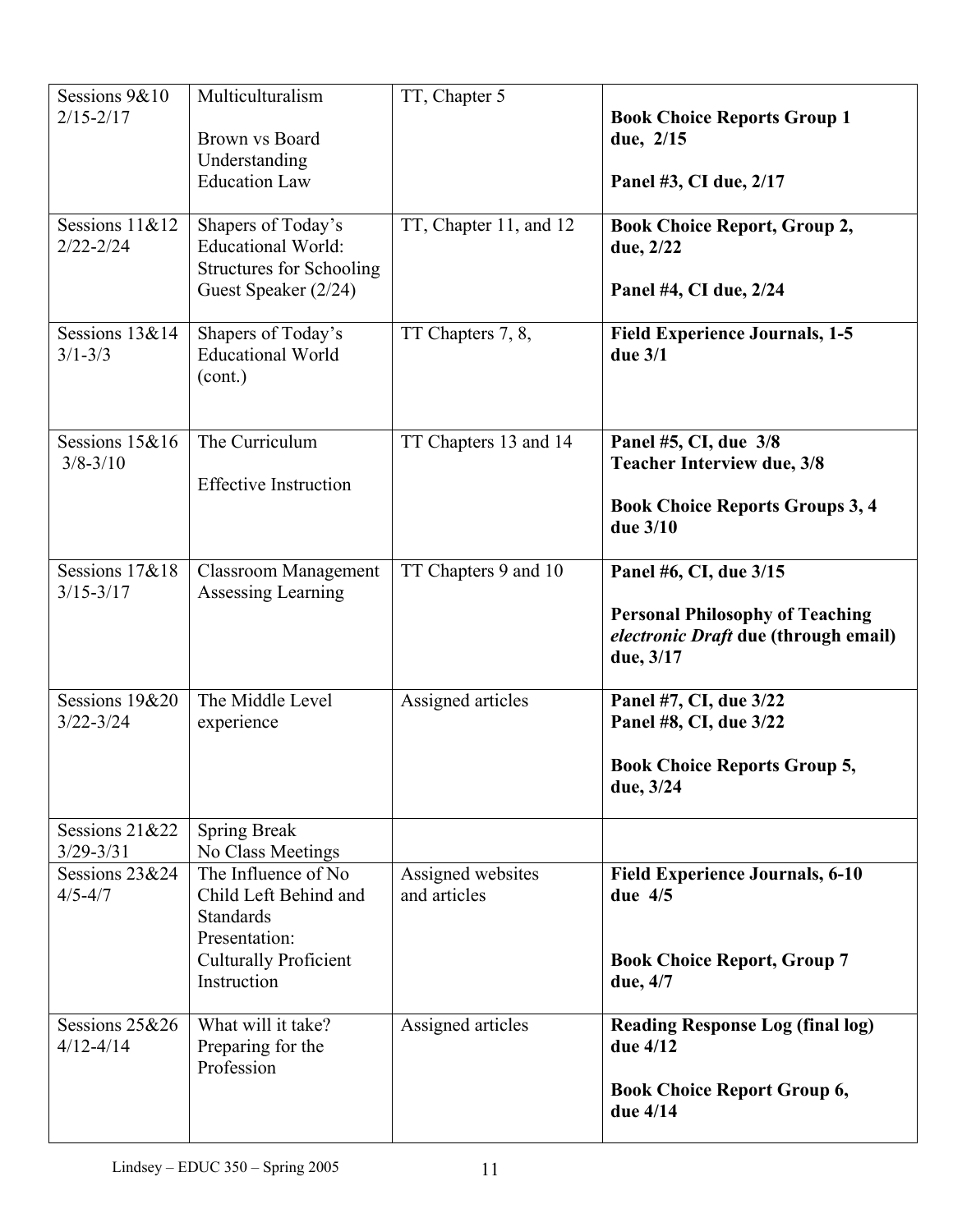| Sessions $27&28$<br>$4/19 - 4/21$ | Credential advising<br><b>Guest Speaker</b>                                 | <b>Personal Philosophy of Teaching,</b><br>paper due April 19 |
|-----------------------------------|-----------------------------------------------------------------------------|---------------------------------------------------------------|
| Sessions $29&30$<br>$4/26 - 4/28$ | Sharing our experiences:<br>Reading logs, Field<br>observation, and content | <b>Field Experience Journals (complete)</b><br>due, 4/26      |
| Session $31&32$<br>$5/3 - 5/5$    | Wrap-up and<br>Reflections<br>$3 - 2 - 1$                                   | Final reflections (in class writing)                          |

#### **EDUC 350 D. Lindsey**

#### *Contemporary Issues* **suggested topics:**

What is the influence of federal involvement in education at the local level?

What impact has standards based educational reform had on California schools?

In what ways are parents involved in public education?

What are charter schools and why are they important?

What is the impact of multiculturalism on curriculum and assessment in today's schools?

If we say ALL, why do we need No Child Left Behind as a law?

In what ways has teaching changed for the  $21<sup>st</sup>$  century learner?

What is happening with the "technology in every classroom" initiative for California's students?

What "rights" do teachers have?

What "rights" do students have?

What is the role of teachers' unions in California classrooms?

What are three "social" issues impacting teaching today?

What is the difference between *standards* and *standardized* in today's educational debate?

What assessment data do teachers need to know in California's schools?

Others?